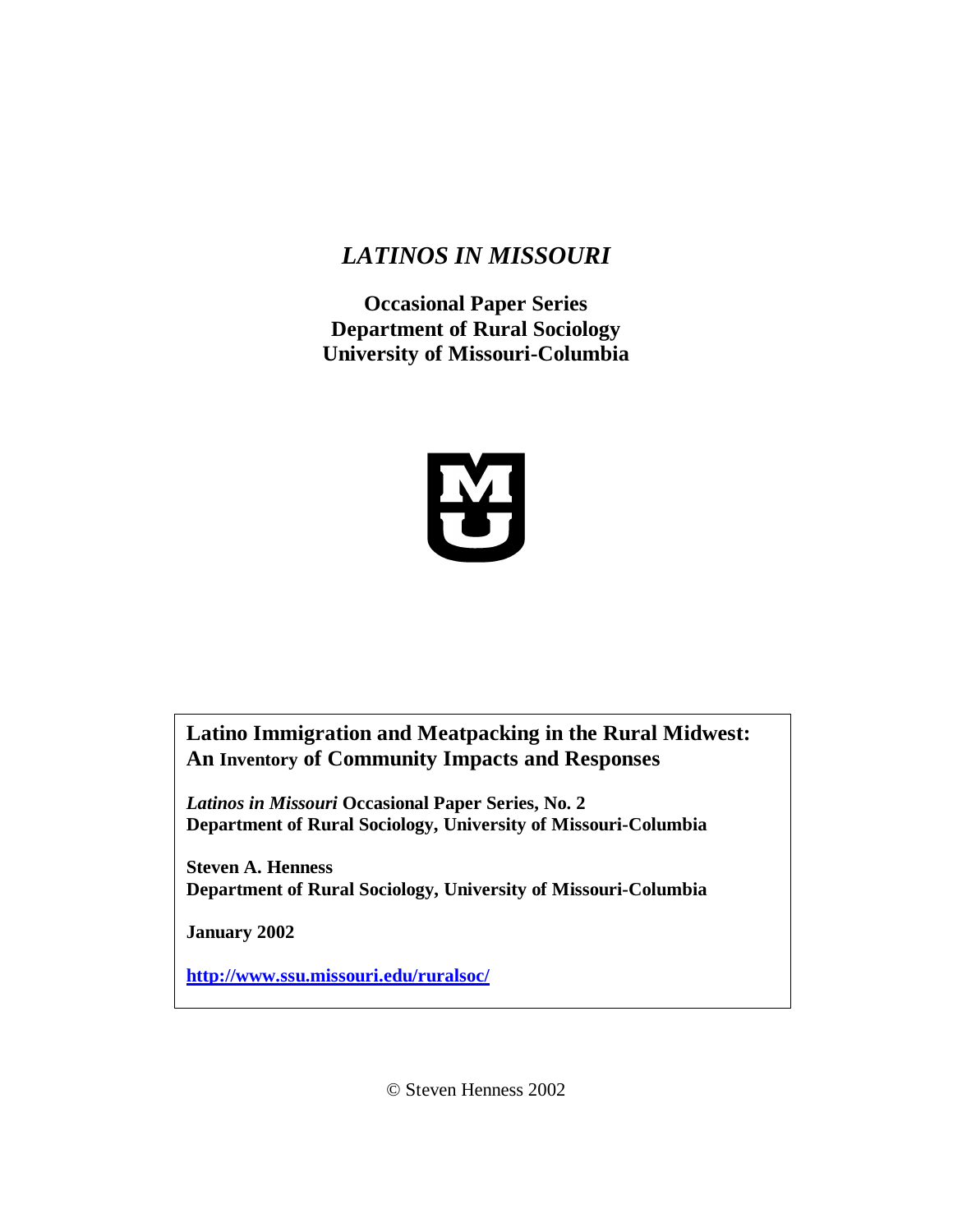# *LATINOS IN MISSOURI* **Occasional Paper Series Of the Department of Rural Sociology University of Missouri-Columbia**

**Faculty Editor:**

# **Dr. Elizabeth Barham**

## **Graduate Student Assistant Editor:**

**David Lind**

## **Graduate Student Editorial Board 2001-2002:**

**Erin Feinauer Whiting Theresa Goedeke John Green Lyn Mortimer**

The *Latinos in Missouri* occasional paper series grew out of the writing experiences of graduate students in Rural Sociology 406: The Sociology of Globalization. Students in the class were required to write term papers on issues related to the growth of the Latino population in the state as an aspect of globalization. Typically, the papers were developed over the semester by making contact with Latino immigrants for in-depth interviews, although some papers make use of secondary data such as the U.S. Census. Each of these papers was reviewed by two of the student editors listed above. Student editors then returned the papers to the author with their suggestions. After these revisions were incorporated, I edited each paper one more time, returning it to the author with my final editorial comments. When these changes were made, the papers were posted to our website for downloading.

While these are graduate student class papers and limited in length and scope, they do represent a substantial amount of work on the part of the authors that generally goes well beyond a typical class requirement. They were written in the hope that they will be read and used by policy makers, agency personnel and service providers, teachers, community leaders, and anyone concerned with the well-being of Latino immigrants in the state, and indeed in the nation.

Many thanks to the student authors and editors who worked on these papers, and particularly to those individuals who shared generously of their time to provide the information gathered here.

Dr. Elizabeth Barham (BarhamE@missouri.edu)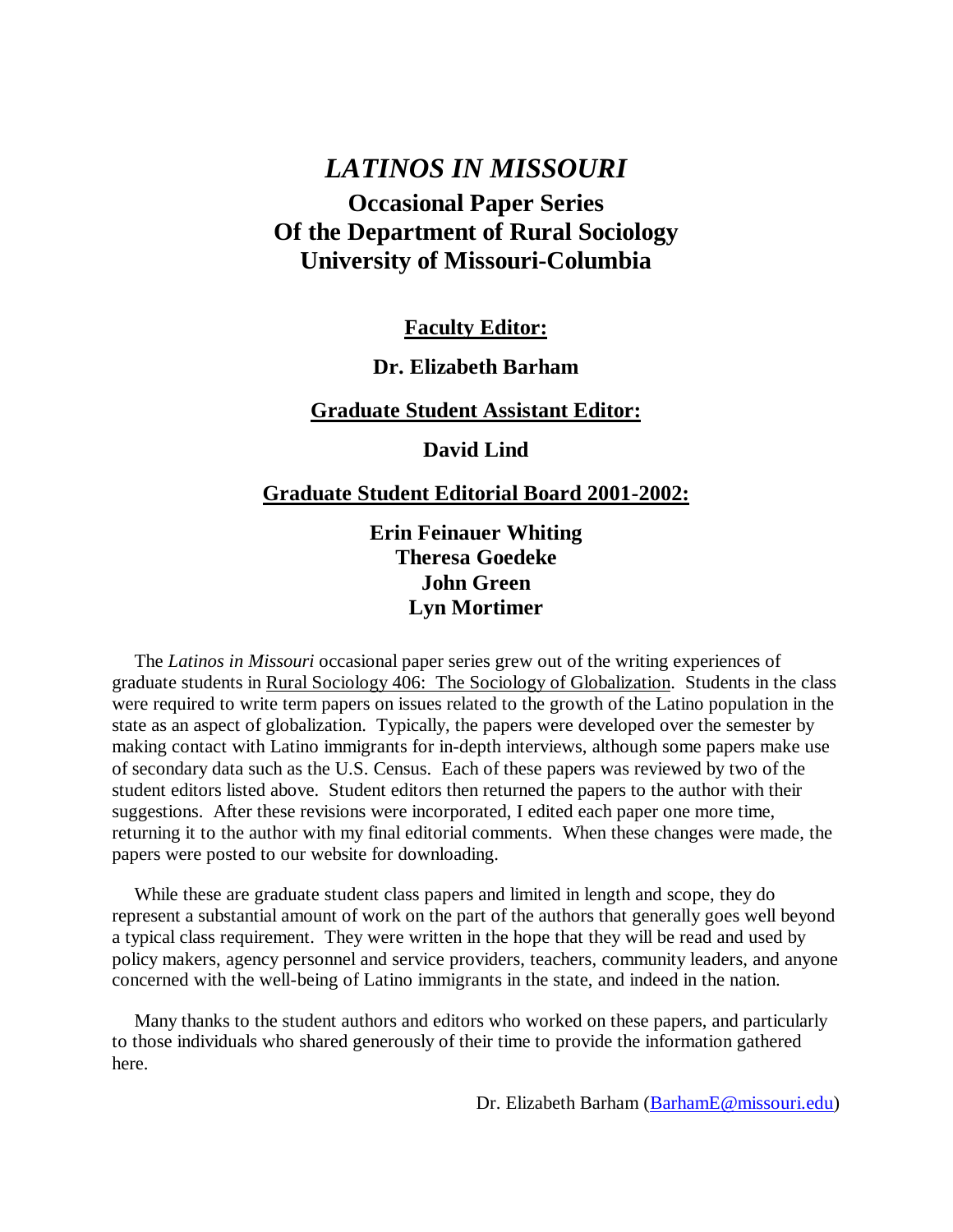# **Latino Immigration and Meatpacking in the Rural Midwest: An Inventory of Community Impacts and Responses\***

## *Latinos in Missouri* **Occasional Papers Series***,* **No. 2 Department of Rural Sociology, University of Missouri-Columbia**

## **Steven A. Henness\*\* Department of Rural Sociology, University of Missouri-Columbia**

#### **January 2002**

 $\overline{a}$ 

ABSTRACT This paper discusses Latino immigration to the rural Midwest as one micro effect of the macro process of economic globalization. Impacts of Latino immigrants moving into rural communities, and what communities have done in response to immigration are identified from case study literature and other sources. The author presents a summarized inventory of community impacts and responses, compares these trends to recent demographic changes in Missouri, and identifies opportunities for research and policy development in areas of community and economic development.

#### **Introduction**

This paper addresses how increasing numbers of Latino immigrants have impacted communities of the rural Midwest, and how communities have collectively responded in terms of support services, community programs, and public policies. Since the 1960s, the U.S. meat processing industry, which is dominated by processing giants like Iowa Beef Packers (IBP 1997), Cargill's Excel Corporation, and Con-Agra's Monfort, Inc., has increasingly sited its processing facilities in rural areas (Broadway 2000; Hedges et al 1996). The ruralization of the meat processing industry has brought about a number of dramatic social, economic, and cultural changes in small communities of the Midwest. Changes have been introduced most notably by an influx of immigrant laborers and their families from many parts of the world. Population figures for the Midwest show the greatest number of newcomers in the last two decades have come from Mexico, Central America, and South America (Wells and Bryne 1999). While discussions encompassing the entire immigration issue are important, this paper focuses on meatpacking, a major source of employment for immigrant workers, and Latino immigrants, the largest group of newcomers to the region.

Employment in meat processing plants is the main draw for Latino immigrants to the rural Midwest. Meat processing companies bring additional jobs to communities, in some cases substantially increasing the number of local jobs overnight. Meatpacking is dangerous work, however, and the low-wage, low-skill jobs on production lines offer few incentives for locals.

<sup>\*</sup> A prior version of this paper was presented at "Latinos and Missouri: Insights on Community, Labor, Education and Religion." Social Sciences Unit Seminar, College of Agriculture, Food, and Natural Resources, University of Missouri-Columbia, February 24, 2000.

Steven A. Henness (hennesss@missouri.edu) holds a Professional Master's Degree in Rural Sociology from the University of Missouri-Columbia. The author would like to thank Dr. Elizabeth Barham, Department of Rural Sociology, University of Missouri-Columbia, for her comments and support.

*Latinos in Missouri*: Occasional Paper Series of the Department of Rural Sociology University of Missouri, Columbia, Missouri 65211 http://www.ssumissouri.edu/ruralsoc/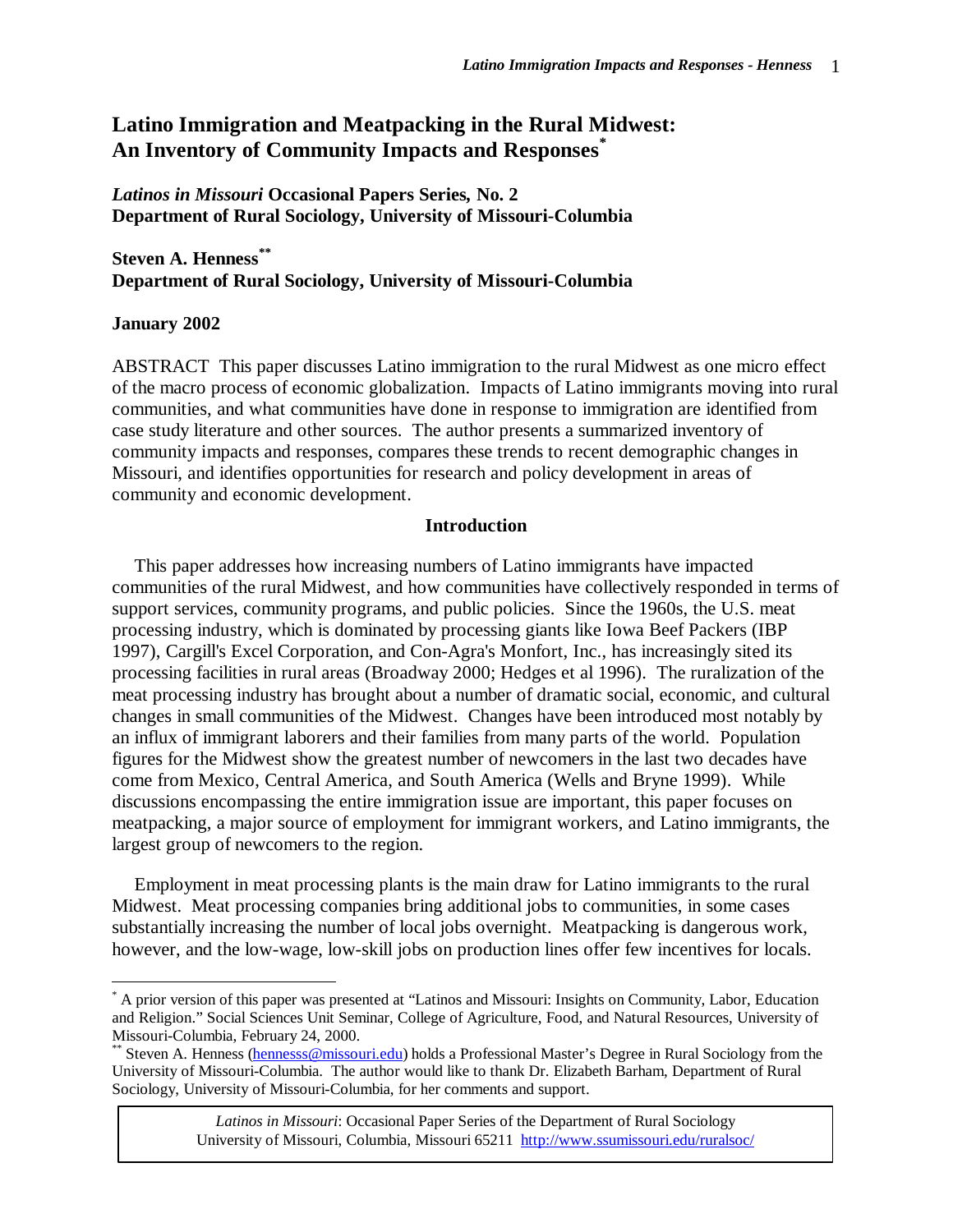As a result, companies have come to depend heavily on immigrant workers to fill in the labor gap, sometimes even resorting to direct south-of-the-border recruitment (Barboza 2001; Cook 1999; Cooper 1997).

Though many Latino immigrants are skilled laborers, they typically arrive with very few resources and must rely on family members, community programs, and other forms of local assistance. They are also confronted with immediate language and cultural barriers, which make access to resources and assistance problematic. Consequently, communities come face-to-face with meeting the needs of a growing population that is culturally rich but economically poor. Local governments are forced to find short-term service solutions while beginning to grapple with long-range issues of public service planning and provision.

Case studies of Midwest communities where meat processing plants have located demonstrate that communities generally experience similar changes and challenges associated with an influx of Latino immigrants. Scholars also identify similarities in responses different communities make to the Latino immigrant population (Broadway 2000; Broadway et al 1994; Wells and Bryne 1999). Similarities in impacts felt by communities and responses they make suggest there are larger patterns at work, providing grounds for theoretical development and testing.

#### **Research Questions**

With this background on meatpacking and Latino immigration, the research questions addressed are two-fold: 1) Do rural Midwest communities experience similar social, economic, and cultural impacts due to meatpacking and Latino immigration, and are there similar community responses associated with these impacts? 2) Do Missouri communities exhibit similar impacts and responses due to meatpacking and Latino immigration?

It is hypothesized that an analysis of several case studies of meatpacking and Latino immigration in communities around the Midwest will yield similarities in impacts and responses. It is also hypothesized that evidence gathered from similar communities in Missouri will show consistencies with other Midwest cases. The rationale behind these hypotheses is explained further in the literature review section.

By addressing these questions, the objective of this paper is to assemble an inventory of community impacts and responses from the rural Midwest, thereby building upon the work of researchers who have documented the effects of meatpacking and Latino immigration on rural communities. This is accomplished by identifying important impact and response themes that will guide researchers in conducting more in-depth analyses. The inventory is also intended as a practical learning tool for communities facing local economic development decisions about the meatpacking industry. Communities understanding the costs and benefits associated with a particular industry are able to make better choices about industrial attraction and siting (Drabenstott et al 1999). For communities where a meat processing plant is currently a major employer, the experiences of other communities presented here may help point the way forward for future economic development and public service decisions.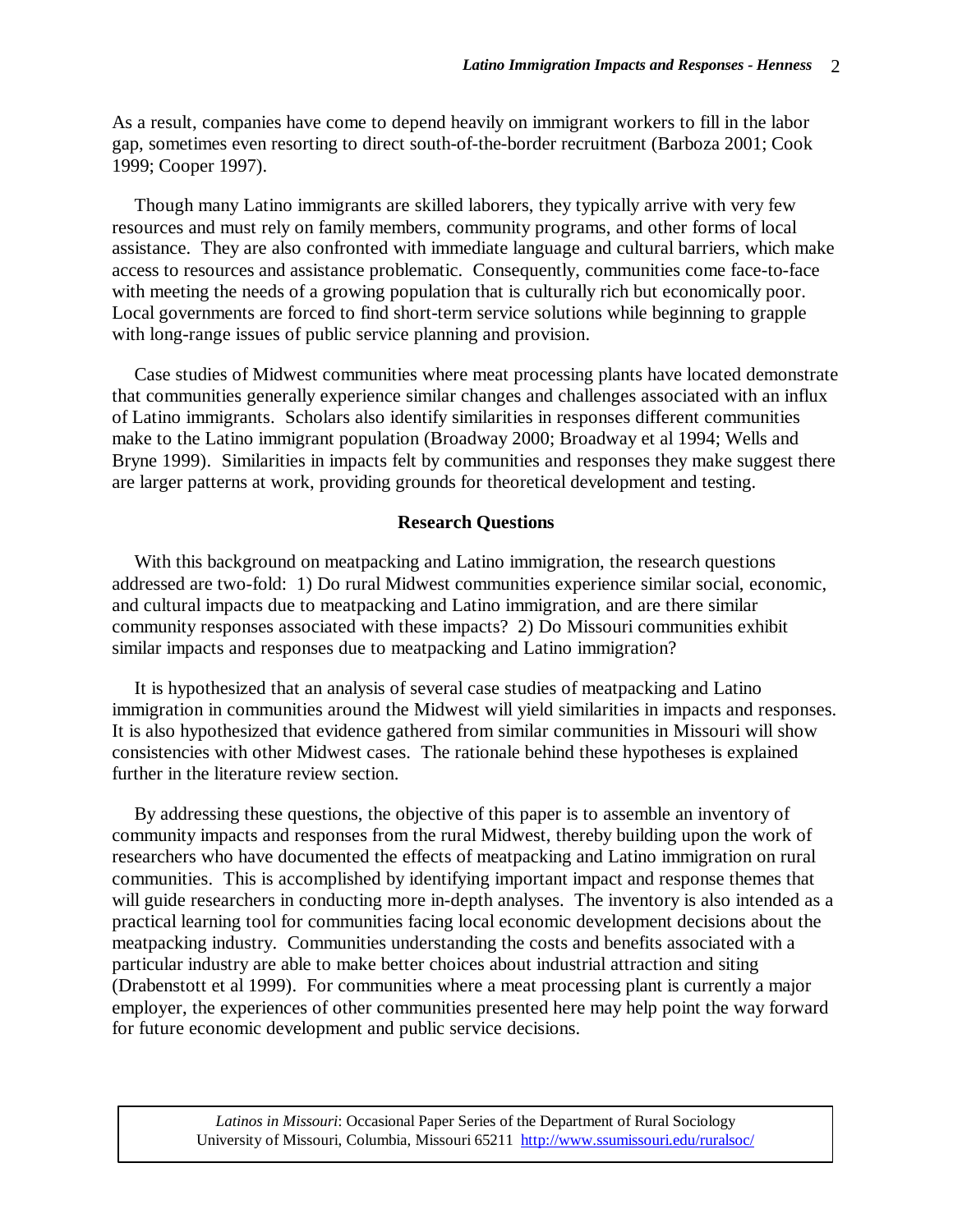## **Macro-Theoretical Framework**

#### **Immigration in the Global Scheme**

To understand the impacts Latino immigration has on local communities and the basis from which they respond, it is important to recognize the macro or global factors that are behind this trend. What global forces and processes help explain the rise of Latino immigration in the rural Midwest?

Heilbroner and Milberg (1997) describe the process of globalization as the worldwide expansion and integration of economic activity. Economic globalization has involved coordinated efforts on the part of global institutions, multinational corporations, and nation-states to establish a global market economy. According to McMichael (1996), the foundations of globalization were originally set down by the "development project." The basic goal of the development project was to replicate the Western model of development throughout the world.

In the 1960s and 1970s, multilateral agencies, such as the World Bank and the International Monetary Fund (IMF), advanced the development program by formulating programs and policies intended to raise Third World standards of living. Western technology and investment were extended to poorer countries in major proportions. These attempts at development largely failed, however, because the technologies introduced were incompatible with the social and cultural systems of non-Western societies. Over time, Third World countries that had bought into the Western model of development accumulated debts, only widening inequities and deepening dependencies upon the industrialized world (McMichael 1996).

Multilateral agencies then sought to relieve these inequities through a different strategy. In the 1980s and 1990s, the development project was reformulated into the "globalization project" with the goal of establishing one global economy in which all nations participate (McMichael 1996). Through structural adjustment loans and industrial privatization, state economies were restructured in order to repay their debts. This restructuring activity altered social and economic relations between countries, bringing short-term relief but only exacerbating the reliance of Third World countries on the West.

The social consequences of state restructuring were severe, especially for Mexico and countries of Central and South America. For example, in the 1980s, more than 80 percent of state-owned companies in Mexico were dissolved or privatized to relieve outstanding debts. As a result, thousands of Mexicans lost their jobs as well as their access to basic services (McMichael 1996). Drastic changes in the Mexican labor market help explain why immigration of Mexican workers to the United States has been so prevalent in the last twenty years.

In addition to multilateral agencies, states have aided the globalization process by enacting measures to expand trade and protect the interests of multinational corporations engaged in world market competition (Heilbroner and Milberg 1997). The North American Free Trade Agreement (NAFTA) and the Immigration Reform and Control Act (IRCA) are examples of policy measures through which the U.S. government has regulated immigration in accordance with global economic interests. While couched in terms of protecting free trade and removing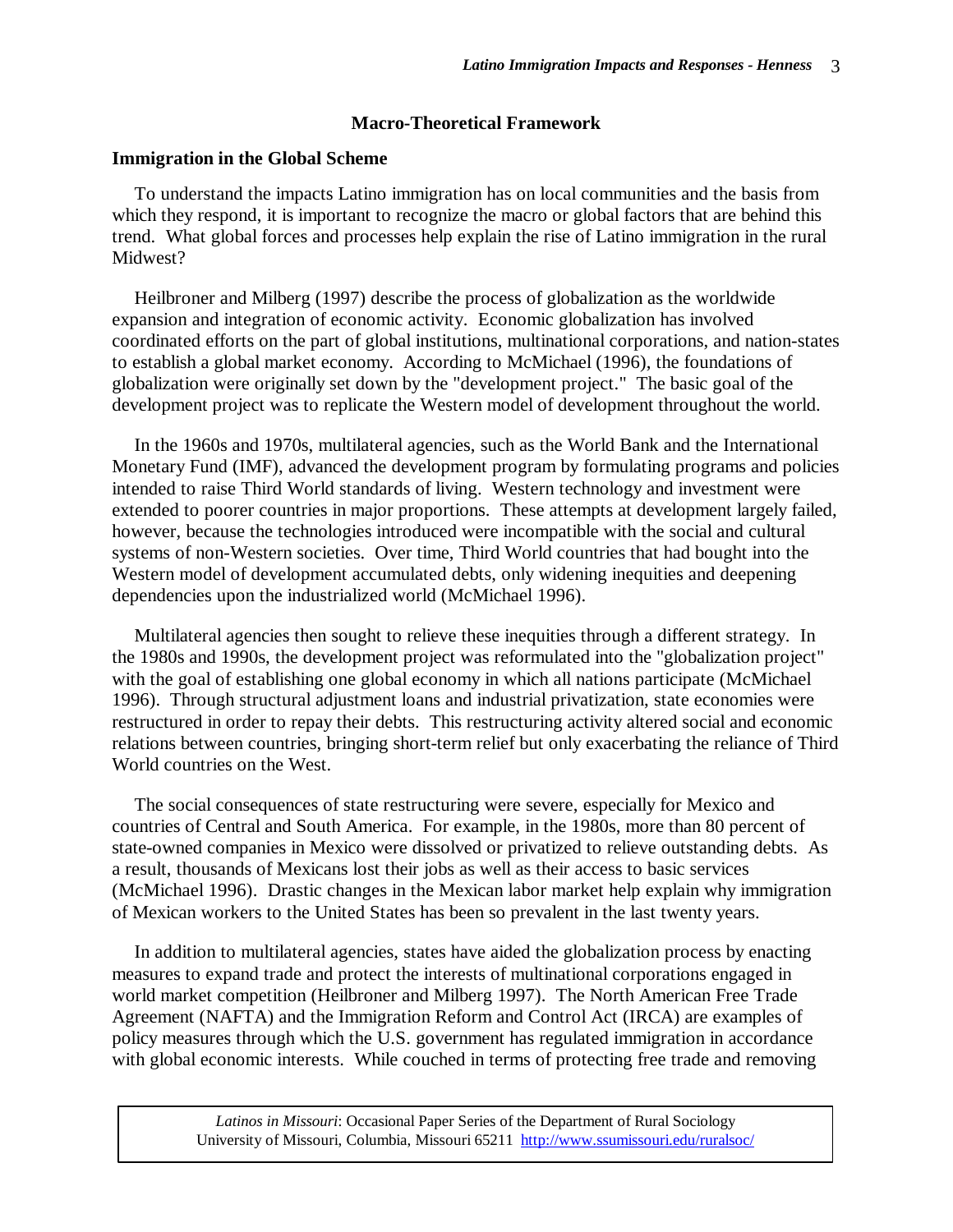barriers to economic growth, these measures have increased the flow of immigrant labor into the U.S. economy.

Simultaneously, multinational corporations have arisen as dominant actors on the world stage. With advances in technology, markets have become increasingly more penetrable and interconnected, granting multinationals greater flexibility in how they finance and organize production (Heilbroner and Milberg 1997). Heightened mobility of labor and capital has propelled the globalization of production, with firms able to set up operations nearly anywhere in the world. To contain costs and remain competitive, many firms have resorted to a cheap labor strategy. While some have secured cheap labor by moving production into overseas markets, others have maintained domestic production and "imported" immigrant labor into the country. In this sense, the globalization of production has fueled both the supply and the demand for immigration.

These forces have collectively contributed to the process Heilbroner and Milberg (1997) call economic globalization. With the increased global mobility of people and money, social and economic relations are undergoing major redefinition. Worldwide social and economic restructuring is having profound impacts on the lives of individuals, the health of communities, and the wealth of nations. In the context of globalization, community impacts and responses associated with meatpacking and Latino immigration in the rural Midwest are considered as local manifestations of a much larger process.

## **Micro-Theoretical Framework**

## **Local Implications of Immigration**

Rural society offers an important lens through which to observe the micro effects of globalization. The effects of an increasingly global marketplace can be seen across various sectors of the modern rural landscape and economy. The corporatization of family farming and the marginalization of extraction industries such as mining and forestry, for example, are causes for alarm for those concerned with rural society. In many heartland communities of the United States, the meat processing industry is bringing the effects of globalization closer to home. This is occurring mainly in the form of a more diversified labor force. Rapid influxes of Latino immigrants and their families into rural communities exhibit one important side effect of the global market economy when labor is assumed to be mobile, and is treated as such.

As one form of labor mobility, immigration is an illustration of Polanyi's (1944) concept of "fictitious commodities" in capitalist economies. Labor in the capitalist market system is an abstract commodity that is assigned a price and is governed according to supply and demand. That is, labor is separated from the human beings to whom it belongs and as a result is appropriated without regard to place, nature, or conditions of work. Unless regulated by state intervention, commodified labor is assumed to be mobile. The downside to this treatment of labor is that the people whose labor is commodified easily become targets for exploitation.

The problems of commodified labor and exploitation are borne heavily by immigrants, first, geographically, in the form of displacement; second, economically, in terms of low wages; and third, physically, in terms of adverse and unsafe working conditions. Psychological and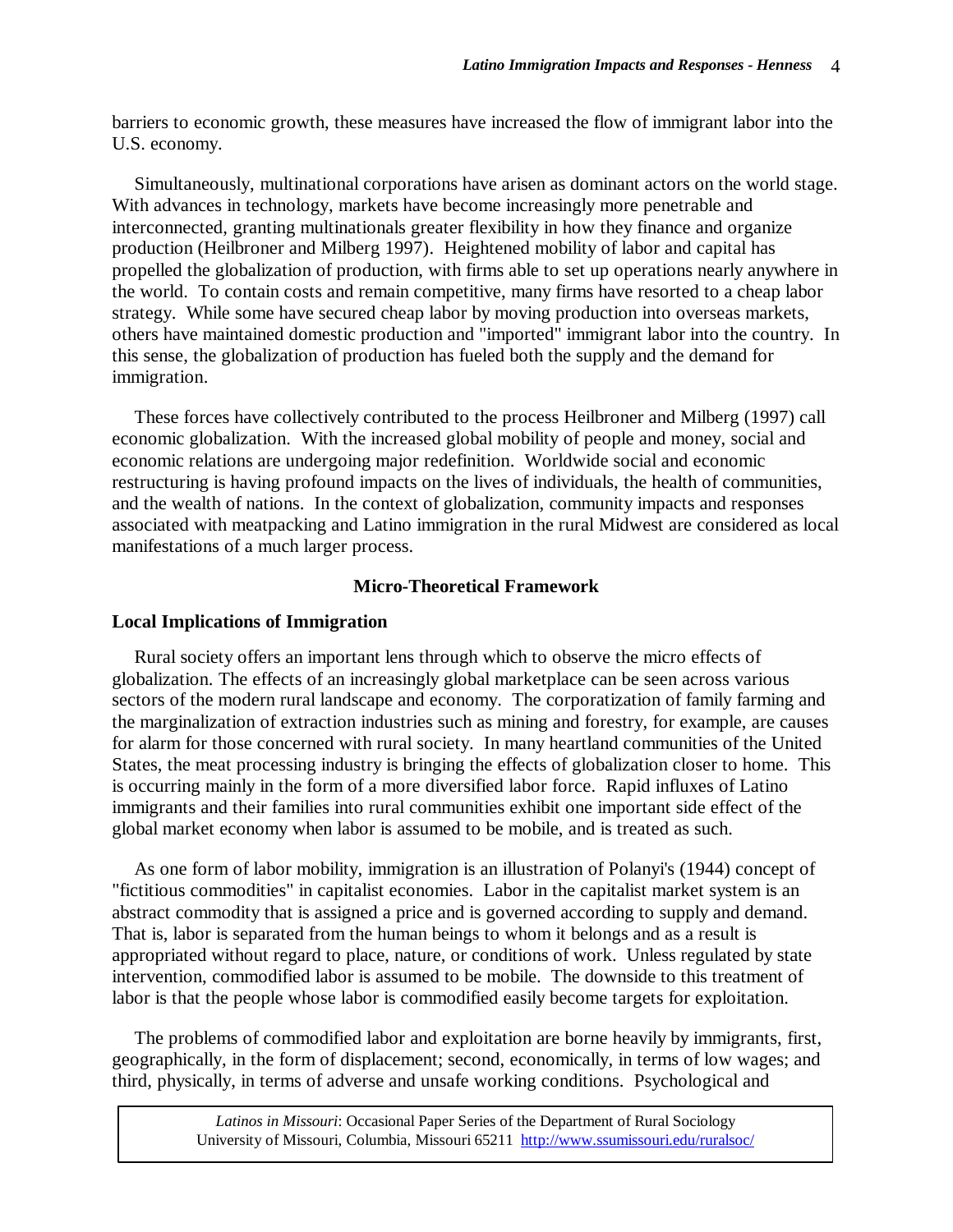emotional factors are also part of the strain associated with immigration. Immigrant laborers are forced out of their home countries for economic survival, only to find living and working conditions in the new country untenable. The overall well-being of immigrants and their families may marginally improve, but with trade-offs between new economic gains and new health and safety risks. From the community's perspective, as the number of low-wage workers in the area grows, a new socio-economic class is created. A whole set of issues associated with newcomers gradually emerges with reverberations felt throughout the community (Hackenberg and Kukulka 1995). Local institutions, including banks, schools, churches, hospitals, and social service agencies, are either directly or indirectly affected. The smaller the community, the more amplified the effects. Local governments that may have originally provided subsidies to attract a meat processing plant to the area may soon find themselves struggling to organize a response (Broadway et al 1994).

In addition to socio-economic changes, the arrival of immigrants also alters the racial and ethnic composition of a community, presenting new challenges perhaps unlike any local residents have previously encountered. The introduction of new languages, norms, and traditions diversifies the community's social and cultural landscape. For instance, differences in religious customs, child-rearing practices, and diets tend to surface immediately (McKinnis 1984). These can provide terrific opportunities for community learning and enrichment for people of all ages, or they can be sources of misunderstanding, which lead to dissension and conflict (Wells and Bryne 1999; Burke and Haslett 1996). How communities view and address issues of cultural diversity from the outset determines how soon and how well immigrants are able to adapt to the community.

These are just a few of the many implications immigration has for newcomers, long-time residents, and community leaders, offering a more localized look at the effects of globalization. Now the discussion turns to the case study literature on meatpacking in the rural Midwest and examining how these implications have played out in actual communities.

### **Literature Review**

#### **Midwest Meatpacking and Latino Immigration**

Recent literature on the meat processing industry in the Midwest mainly spotlights small rural towns where the effects of immigration have been most pronounced. Case studies on communities like Garden City, Kansas; Lexington, Nebraska; and Storm Lake, Iowa, depict tensions developing between communities and large corporations over time (Broadway et al 1994; Cooper 1997; Cook 1999; Grey 1995; Gouveia and Stull 1995; Hackenberg and Kukulka 1995; Katz 1996). Magazine articles and newspaper stories are also quick to underscore the pros and cons of meatpacking plants sited in rural communities (Carl 1997; Hedges et al 1996; Katz 1996).

A major theme arising from the literature is the trade-off communities make between new economic benefits and new costs associated with the arrival of the meatpacking industry. Meat processors bring substantial income and investment to a rural area, helping to sustain local and regional economies. For instance, in Storm Lake, Iowa, IBP paid \$36 million in wages, purchased \$400 million in hogs, and paid employees \$900,000 in profit-sharing benefits in 1995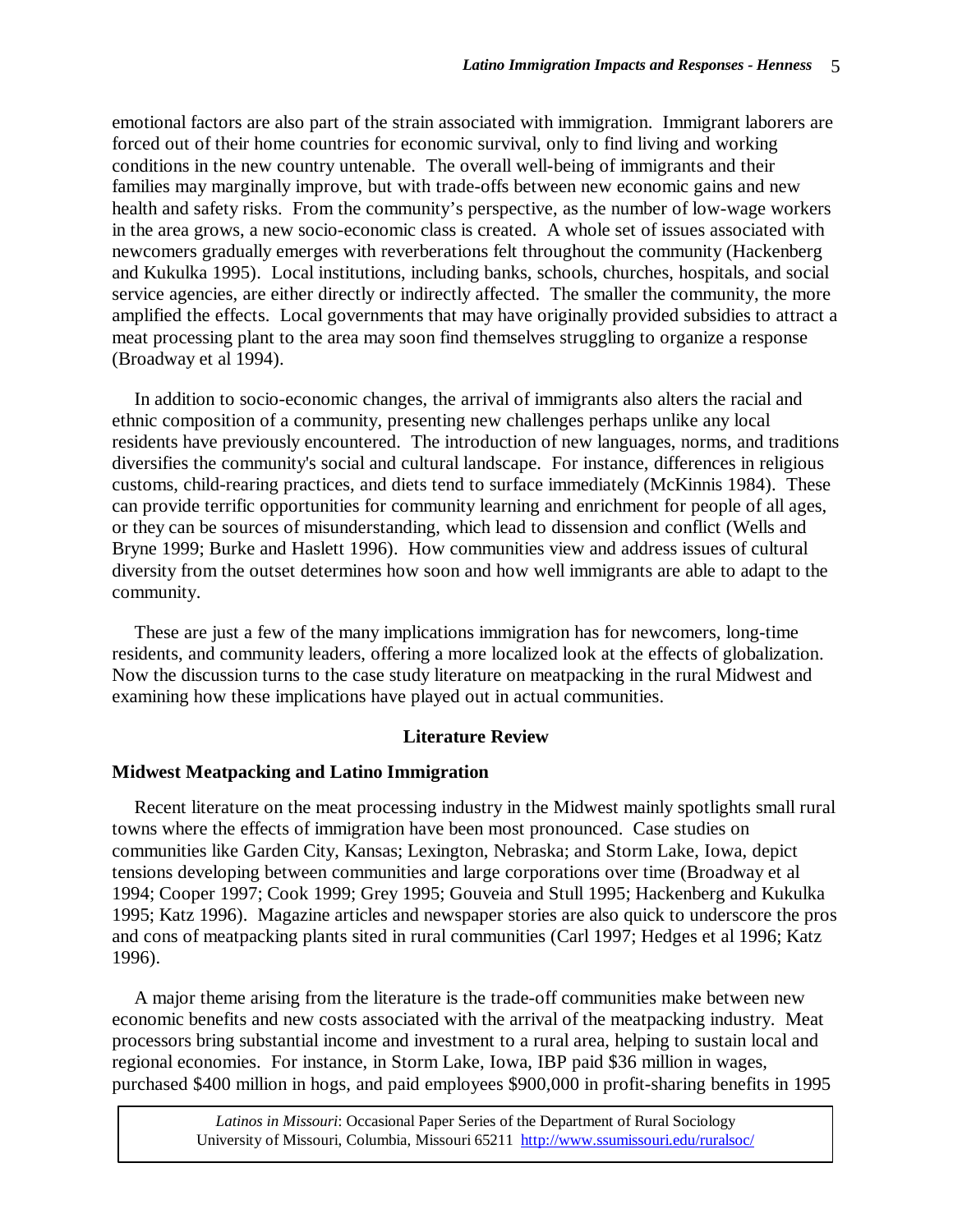alone (Hedges et al 1996). With meatpacking plants injecting additional income and investment into local economies, retail and service sales increase. Downtown stores and shops are more likely to remain in business or expand, and new establishments appear. Local governments are able to collect more in tax revenues (Broadway et al 1994). Like a good neighbor, meatpacking employers may fund language programs for workers, pay for child care facilities, or make charitable contributions to local causes and organizations (IBP 1997; Leonard 1999).

On the other hand, meatpacking towns sustain new and additional costs. Local governments often extend lucrative incentives to processors to move in, above and beyond the costs of necessary infrastructure. The local government of Finney County, Kansas, for example, held out ten years of property tax relief totaling \$3.5 million and \$100 million in industrial revenue bonds (Broadway et al 1994). Because production jobs in meat plants are low on the pay scale, the number of families living on low incomes grows disproportionate to the total number of families. As a result, per capita income in the community may actually decrease (Broadway et al 1994). By economic development standards and measures, this represents a negative rather than a positive effect on quality of life in the community. In addition, the larger the percentage of immigrant workers in the labor force, the more likely an increase in the percentage of income leaving the community to support extended families back home. Although no studies could be found that document changes in per capita income or leakages of income from meatpacking communities, these costs exemplify how economic development decisions about the meat processing industry are never easy or straightforward.

Another theme in the literature besides cost-benefit trade-offs is a general lack of community preparedness for changes brought about by Latino immigration. A rapid expansion of Latinos in the labor force largely catches communities by surprise. Neither meat processing plants nor communities have fully anticipated the effects of this shift or planned for the successful integration of workers and their families into the community (North Central Regional Center for Rural Development 1999). Consequently, most community responses tend to be remedial at the outset (Wells and Bryne 1999). For instance, citizens in Garden City, Kansas, and Storm Lake, Iowa, were facing housing and education crises shortly after meatpacking plants opened there (Broadway et al 1994).

However, a few communities have anticipated these changes and have taken a more proactive approach. In Lexington, Nebraska, for instance, community leaders began to prepare soon after IBP declared it was opening a plant in 1988. They assembled a community impact study team, held public meetings, and traveled to visit leaders in other meatpacking towns. Rogers, Arkansas, also adopted this approach, forming a multicultural forum to alleviate local concerns and address emerging issues (Fults 1999a). In another case, the anticipated changes were met with a different kind of response. Citizens in Spencer, Iowa, were familiar with what had happened after a plant located in a nearby town and chose to turn down the meat processing industry altogether. Over a thousand people turned up at a town meeting to demand that the city overturn a decision to host a Monfort meatpacking plant (Hedges et al 1996). In most cases, however, the public response to meatpacking has not been as strongly opposed.

The legal status of Latino immigrants is another significant theme brought out by the case studies. At the 220 meatpacking plants in Iowa and Nebraska, the Immigration and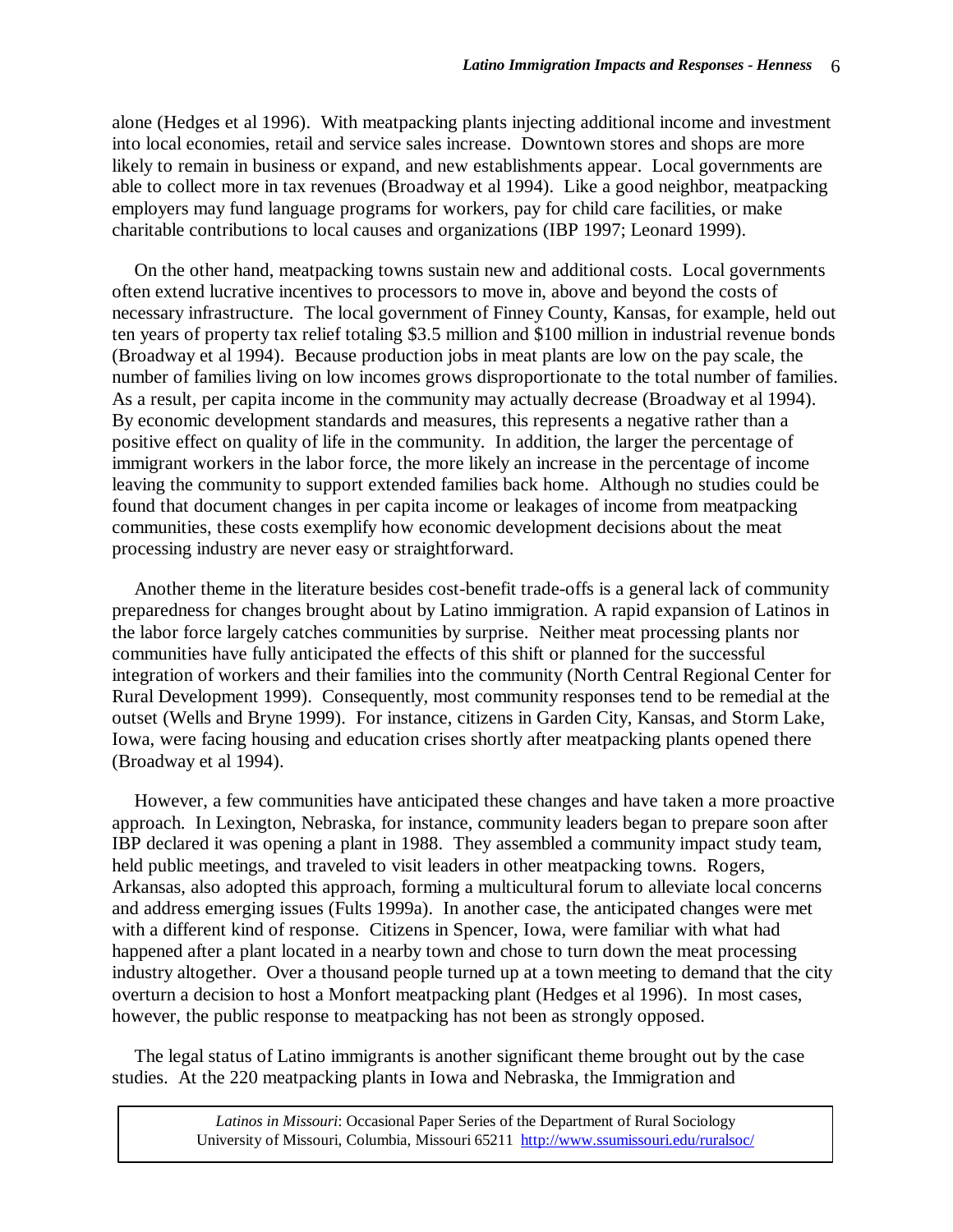Naturalization Service (INS) estimates that 25 percent of the workers are illegal aliens (Hedges et al 1996). Worker legality creates tensions and rifts within communities. Citizen perspectives vary widely over whether tax dollars should be used to subsidize non-citizens, and agencies puzzle over who they should and should not serve. The citizenship issue is further exacerbated by sporadic federal enforcement of immigration laws. INS checks on meat plants in the Midwest have successfully tracked down and deported hundreds of undocumented workers. However, inconsistent monitoring has caused some to question whether spotty performance by the INS has catered to the capitalistic interests of corporations (Cook 1999).

Most discussion of impacts and responses in the literature centers on education, health care, housing, and law enforcement. It is in these areas that community resources become the most taxed and that service provision becomes the most complicated. Language and cultural differences are the greatest barriers immigrants face in meeting basic needs and obtaining access to services (Wells and Bryne 1999). Community agencies and organizations have addressed these problems by providing language and/or multicultural training for existing staff, hiring new bilingual staff, contracting with translators, and converting forms and publications into Spanish. English for Speakers of Other Languages (ESOL) programs tend to be established or expanded, and adult education programs in Spanish typically enroll more students.

Overwhelmingly, the literature suggests that towns have adopted strategies of integration for new Latino families rather than strategies of isolation or marginalization (Broadway et al 1994). Most citizens agree that the labor resources and cultural diversity immigrants bring to the community are beneficial despite the additional costs involved. Fear and discrimination by longtime residents, however, are also realities within communities. In some cases, citizen groups have put up resistance to immigration, using community organizing tactics to challenge corporations and government on issues of equity and justice (Fults 1999c).

In summary, the literature identifies trade-offs communities make between costs and benefits associated with local meatpacking employment. After a meatpacking plant arrives, communities are typically caught in a reactionary mode to immigration issues. A growing immigrant population adds additional burden to community resources, especially in areas of family support and development. The legal status of Latino immigrants and their families, not to mention language and culture issues, exacerbate the provision of goods and services for basic needs. Despite these challenges, most communities prefer response strategies that encourage long-term integration. These themes from the literature form the basis for a categorical inventory of changes and responses in communities due to meatpacking and Latino immigration. The inventory serves as a methodological tool for answering the first research question, and as a baseline for addressing the second research question.

## **Methods and Sources**

## **Case Studies**

The basic method used for developing an inventory of community impacts and responses was content analysis. Case studies of small Midwest meatpacking communities experiencing major changes as a result of meatpacking and Latino immigration were analyzed. Case study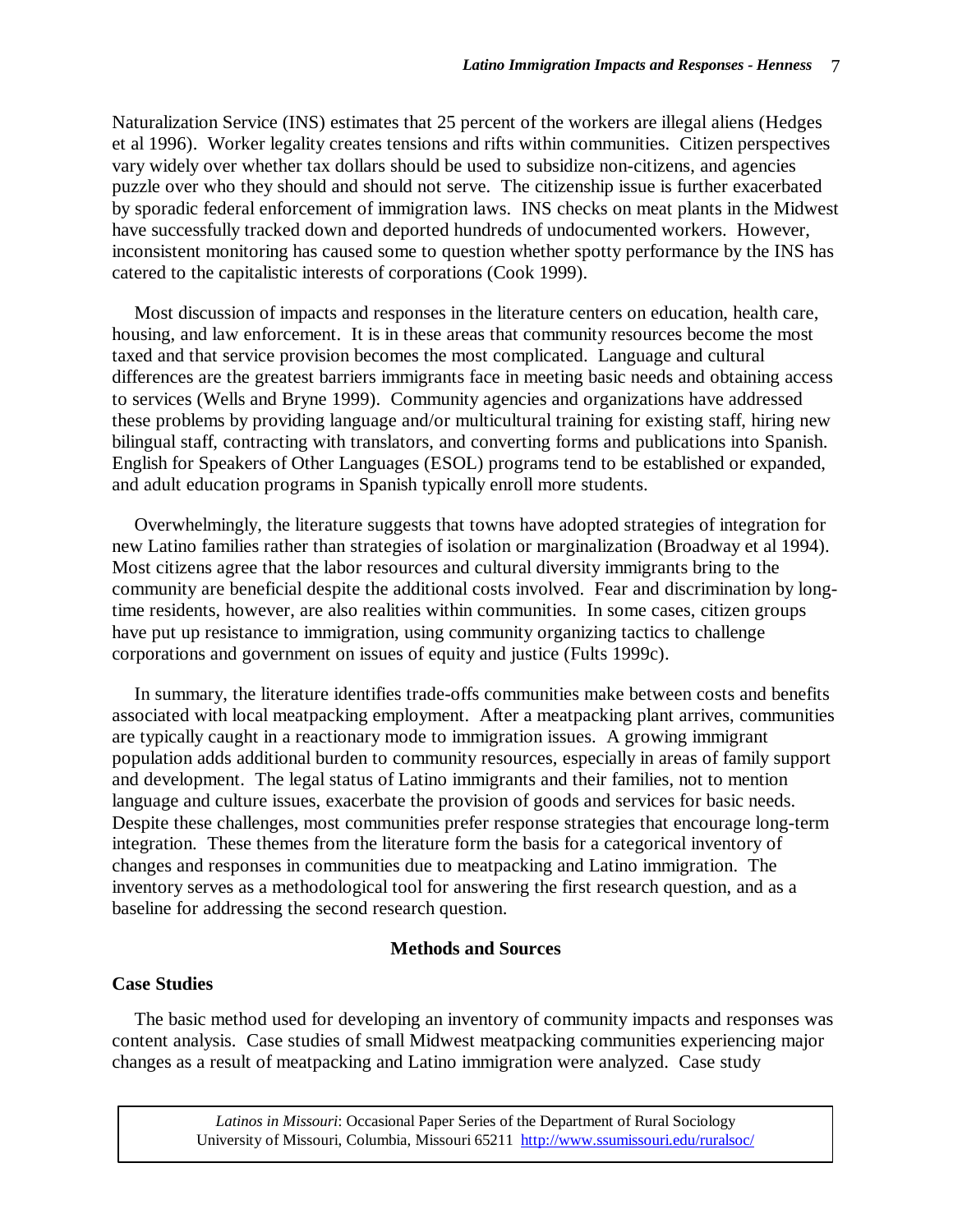communities included Garden City and Dodge City, Kansas; Lexington, Nebraska; Storm Lake and Perry, Iowa; and Rogers, Arkansas.

Content analysis yielded a grouping of theme areas or categories across case studies. Within each category, an inventory of recurring community impacts and responses was compiled. Community impacts and responses included significant changes, trends, actions or events attributable to Latino immigration.

The inventory is organized into categories of local government, housing, education, health care, social services, law enforcement, and religious and civic life. Within each category, impacts and responses are arranged chronologically in a probable order of occurrence. This provides an illustration of how events tend to develop or evolve in a community over time.

There are several limitations to the inventory method as outlined. Qualitative analysis of individual case studies does not allow the extent or magnitude of each impact to be reported. Information about the number of communities experiencing an impact, or the degree to which communities experienced an impact, is lost. Some impacts, such as an increase in school enrollment, were prevalent across all communities, whereas other items, such as methamphetamine trafficking, were more incidental. Likewise, the level of impacts, such as an increase in demand for health services, naturally varied between communities but was significant enough in each place to be of public concern. The inventory also groups changes that communities would normally consider positive with those considered negative, without distinguishing between the two. This leaves out certain information about the context of each case, but contributes to the objectivity of the inventory by refraining from subjective judgments about the nature of impacts. It also allows the reader to get a better grasp of the complexities accompanying many of the issues.

Because of these limitations, the inventory will not be accurate or generalizable for all meatpacking communities where Latino immigration has occurred. However, the inventory is adequate for providing an overview of the issues that are *likely* to emerge in a community within the first two years after the meatpacking industry arrives. Moreover, it provides a multi-faceted look at the means and methods by which communities have tended to seek solutions to these issues (see the table on Page 14).

#### **Personal Interviews**

Primary and secondary data were collected on Latino immigration in rural Missouri for purposes of comparison to the inventory. Central Missouri was selected as the geographical area of study. Although reliable population statistics on Latino immigration in Missouri were not available at the writing of this paper, Central Missouri is a University Outreach & Extension service area encompassing 14 primarily rural counties. It is recognized as one of the fastest growing areas for Latinos in the state (Fults 1999b). Personal interviews were conducted with five informants from the Central Missouri region working at local, county, and regional levels.

Potential informants were identified through preliminary interviews with University researchers, University Outreach & Extension specialists, and other professionals familiar with communities and Latino immigration in the study area. Informants were selected on the basis of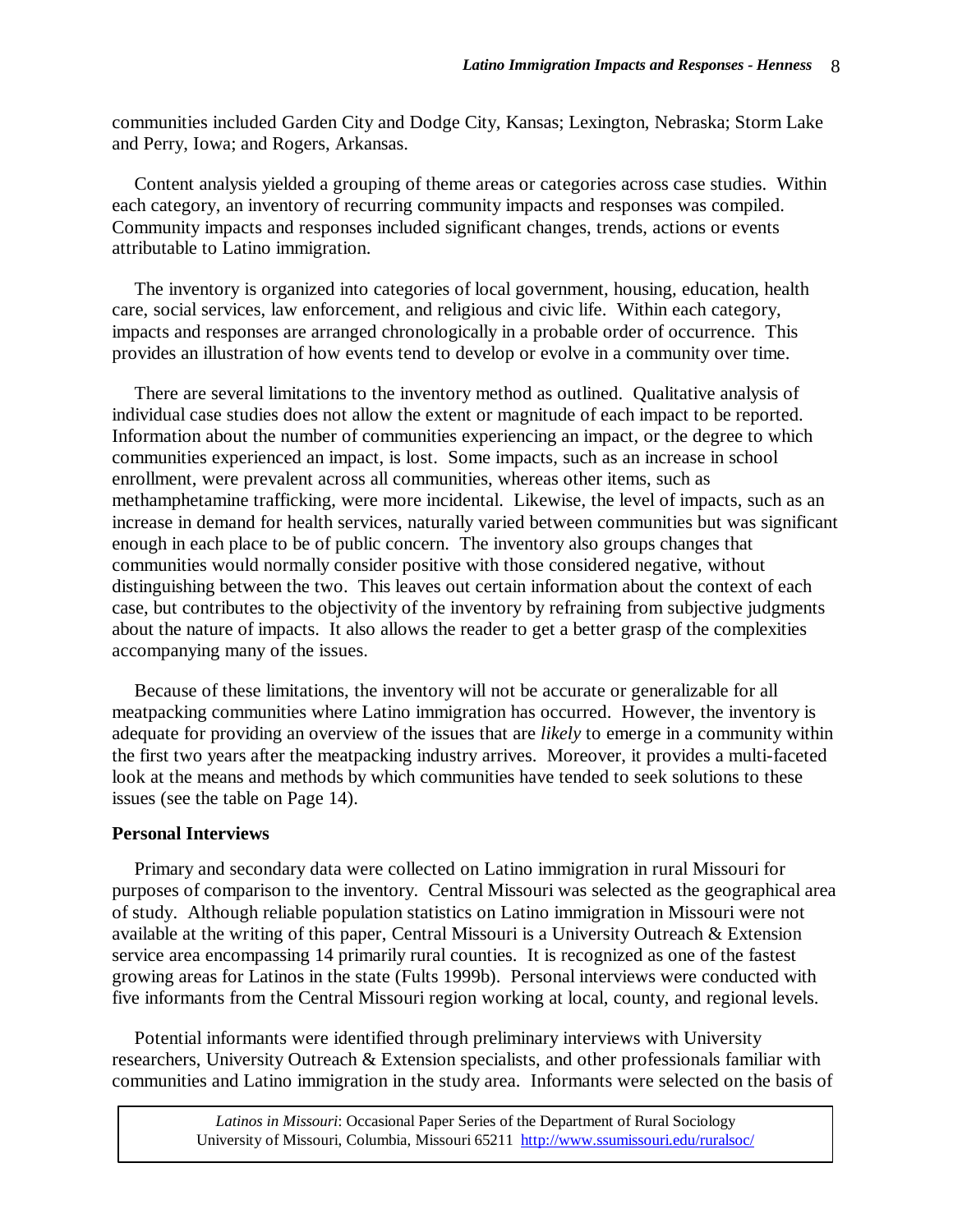their understanding of local and regional conditions, their professional knowledge and work experience with the Latino immigrant community, and their various roles in facilitating or providing public services. Interviews were conducted face-to-face on campus or in community settings using an interview guide with open-ended questions. Questions focused on the context of community reception to Latino immigrants, and on impacts and responses informants had noted in each of the inventory category areas. Answers to questions were recorded using handwritten field notes, and were later word processed for content analysis. The goal was to obtain a cross-section of perspectives on meatpacking and Latino immigration from people in various public leadership positions in the region.

#### **News Articles and Public Testimony**

News articles highlighting immigration issues in rural Missouri offered further evidence for comparison. Written testimony from five public hearings of the Missouri Legislature's Joint Interim Committee on Immigration (JICI) was also consulted. A wide range of testimony on the status of Latinos and the adequacy of basic services was given to the legislative committee by citizens, local and state officials, educators, business professionals, and community advocates from throughout the state (JICI 1999). Content analysis was used on typed testimony proceedings to identify themes and extract illustrations for the various inventory categories. For this project, proceedings from the committee's public hearings represented the most recent and comprehensive source of dialogue on public policy issues related to immigration in the state.

This combination of primary and secondary data provided a cross-sectional view of Latino immigration and its incumbent changes and impacts within the study area and the state.

#### **Results**

In this section, the results of the data analysis are summarized within the categories of housing, education, health care, law enforcement, and religious and civic life (Table 1).

#### **Housing**

An influx of immigrants into communities has placed a strain on local housing. A lack of available rental units has meant workers and their families have had to settle for unsafe, inadequate shelter. The cultural tendency for Latinos to live in large households of extended families has caused tension with neighbors and landlords. Informants also report a significant number of Latino immigrant families purchasing homes, a trend that is more acceptable to longtime community residents. This suggests the goal of many Latino families is financial stability and long-term residency, which contradicts stereotypes of immigrants as transients. Informants also point to the movement of Latino immigrants from processing plant to processing plant and from community to community. While in many cases this is due to the high turnover of meat processing employment, it also reportedly involves the upward mobility of Latinos from meat processing to manufacturing and other skilled trades.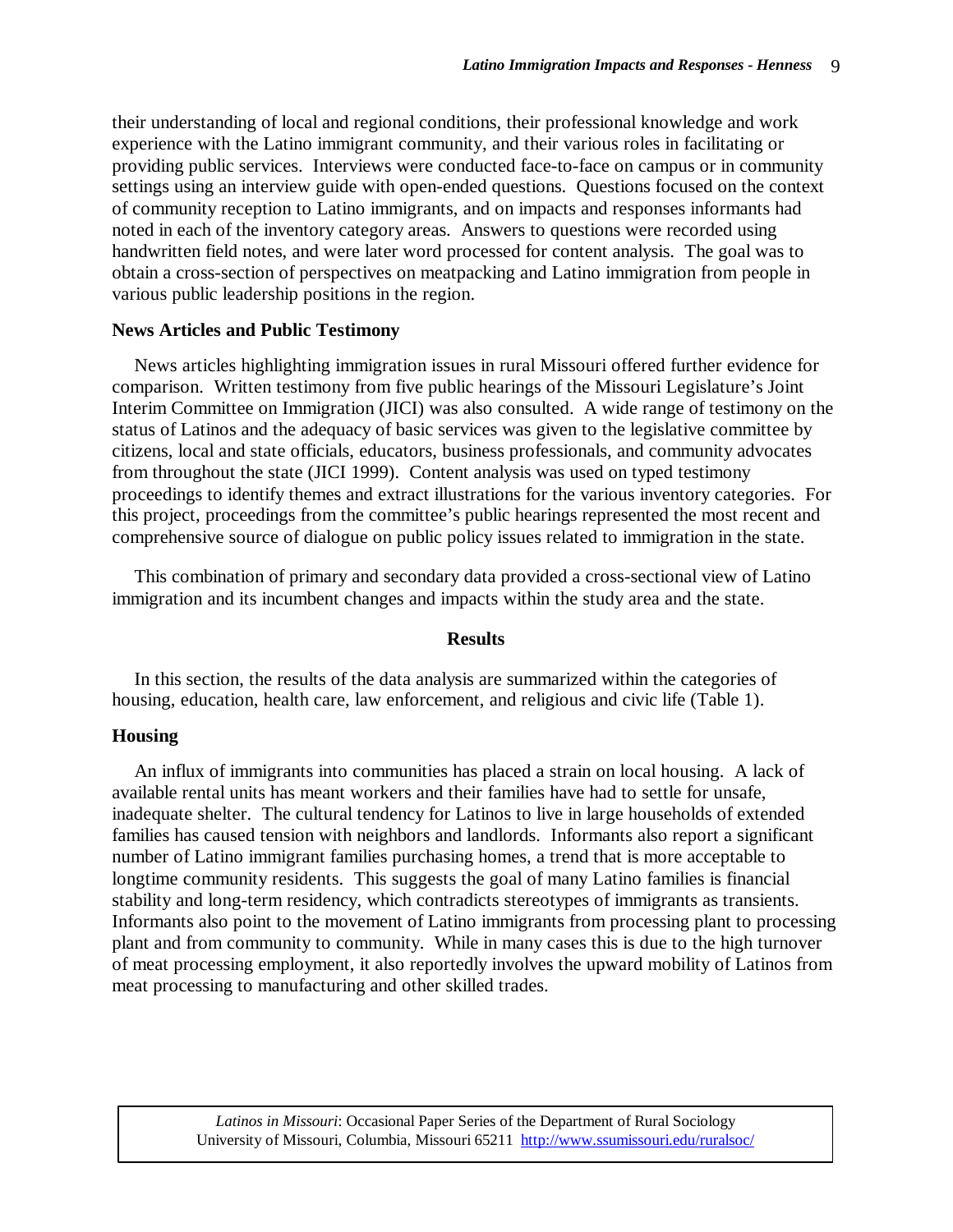## **Table 1: Latino Immigration: An Inventory of Community Impacts and Responses in Meatpacking Towns of the Rural Midwest**<sup>1</sup>

|                              | <b>Impacts on Communities</b>                   |               | <b>Responses of Communities</b>             |  |
|------------------------------|-------------------------------------------------|---------------|---------------------------------------------|--|
| <b>Local government</b>      |                                                 |               |                                             |  |
|                              | Questions, complaints, and information requests | ??            | Information clearinghouses                  |  |
| 99                           | Court cases                                     | ??            | Learning trips to meatpacking communities   |  |
|                              |                                                 | ??            | <b>Bilingual staff hires</b>                |  |
|                              |                                                 | ??            | Recruitment and appointment of Latinos      |  |
|                              |                                                 | ??            | Investments in infrastructure               |  |
| <b>Housing</b>               |                                                 |               |                                             |  |
| ??                           | Lack of affordable housing                      | ??            | Temporary subsidized housing                |  |
| ??                           | Homelessness                                    | ??            | New rental arrangements ("by the head")     |  |
| ??                           | Overcrowding                                    | ??            | Area housing studies                        |  |
| $\boldsymbol ?\boldsymbol ?$ | Hazardous, unsafe conditions                    | ??            | Homeless shelter startups                   |  |
| ??                           | Homeownership                                   | ??            | Credit and mortgage education               |  |
|                              |                                                 | ??            | Starter home packages                       |  |
| <b>Education</b>             |                                                 |               |                                             |  |
| ??                           | Overall enrollment                              | ??            | Temporary classrooms                        |  |
| ??                           | School meal costs                               | ??            | ESOL program expansion                      |  |
| ??                           | Low English proficient students                 | ??            | Bilingual staff and paraprofessionals       |  |
| ??                           | ESOL program costs                              | ??            | Multicultural teacher training              |  |
| ??                           | School dropout rates                            | ??            | <b>Adult Learning Centers</b>               |  |
|                              |                                                 | ??            | Bond issues to build/expand schools         |  |
| <b>Health care</b>           |                                                 |               |                                             |  |
| ??                           | Demand for health services                      | ??            | Health worker hires                         |  |
| ??                           | Immunization (tuberculosis)                     | ??            | Caregiver translators                       |  |
| ??                           | Emergency room visits                           | ??            | New medical clinics for the under/uninsured |  |
| ??                           | Uninsured and underinsured patients             |               |                                             |  |
| <b>Social services</b>       |                                                 |               |                                             |  |
| ??                           | Clients served                                  | ??            | Subsidized transportation                   |  |
| ??                           | Welfare and Medicaid cases                      | ??            | Furniture and clothing donations            |  |
| ??                           | Emergency food services                         | ??            | Pro bono accounting and legal counsel       |  |
|                              |                                                 | ??            | Worksite day care centers                   |  |
|                              |                                                 | ??            | Interagency service coalitions              |  |
| Law enforcement              |                                                 |               |                                             |  |
| ??                           | Immigration and legal documentation             | ??            | Bilingual officer assignments               |  |
| ??                           | Traffic violations                              | ??            | Document translations                       |  |
| ??                           | Violent and property crimes                     | ??            | Officer language training                   |  |
| $\boldsymbol ?\boldsymbol ?$ | Substance abuse, spousal and child abuse        | ??            | <b>Additional hires</b>                     |  |
| ??                           | Methamphetamine trafficking                     | ??            | Public education to dispel "myths"          |  |
|                              | <b>Religious and civic life</b>                 |               |                                             |  |
| $\boldsymbol ?\boldsymbol ?$ | Church attendance                               | ??            | Summer literacy camps for children          |  |
| $\boldsymbol ?\boldsymbol ?$ | Charitable giving                               | ??            | Financial literacy training                 |  |
| $\boldsymbol ?\boldsymbol ?$ | Racial strife and tension                       | ??            | Community multicultural forums              |  |
| $\mathbf{??}$                | Food, arts, music, cultural events              | $\mathbf{??}$ | Immigrant family sponsorships               |  |
|                              |                                                 | ??            | Anti-immigration activism                   |  |
|                              |                                                 |               |                                             |  |

1 Garden City and Dodge City, Kansas; Lexington, Nebraska; Perry and Storm Lake, Iowa; and Rogers, Arkansas.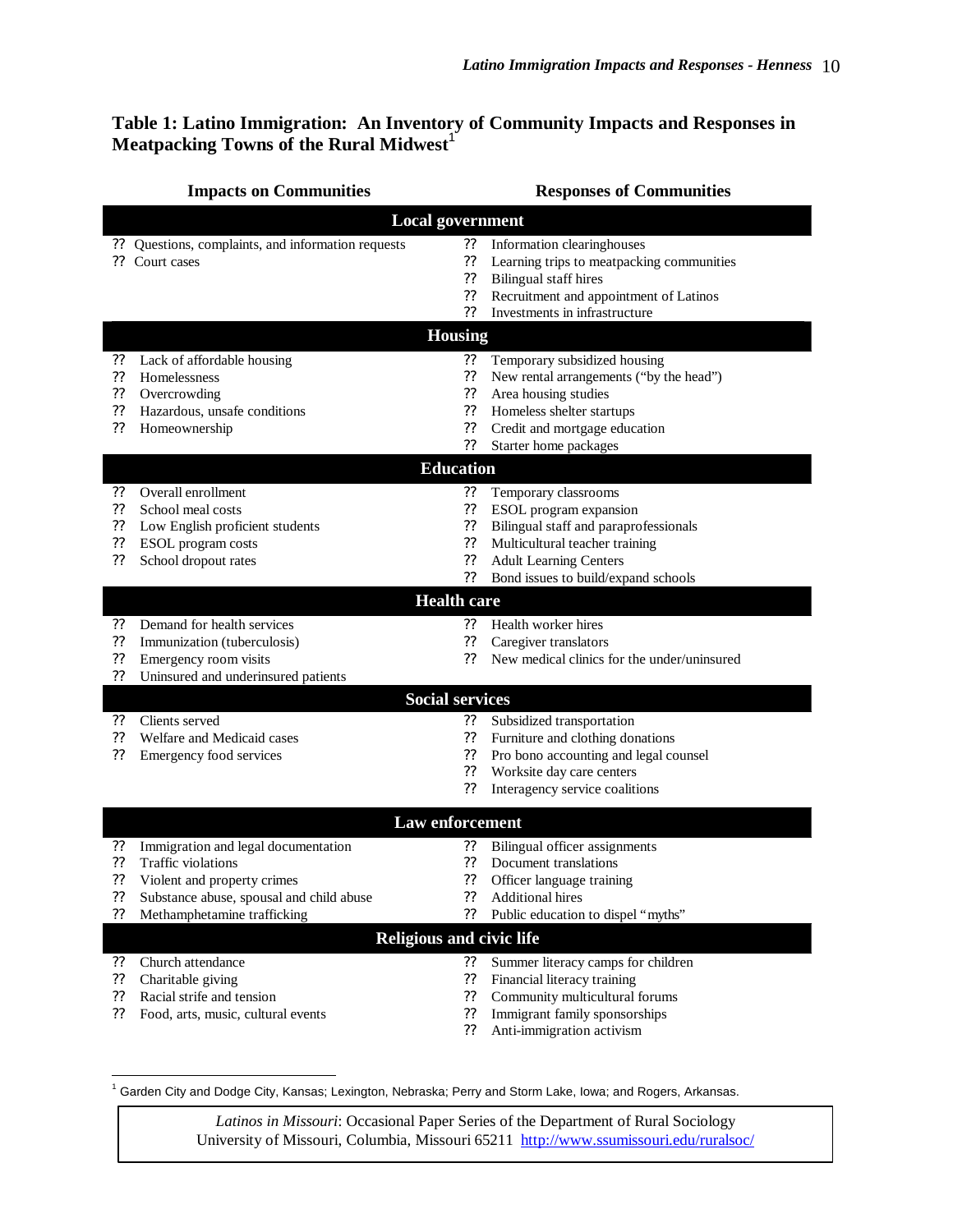## **Education**

Within schools, increased enrollment has resulted in larger, more crowded classrooms, putting added pressure on teachers, and deterring student performance. In Noel, Missouri, for example, the number of Latino elementary students rose from 25 to 100 in three years (Katz 1996). Schools around the state have hired new bilingual staff and teachers. Where resources will allow, new tutoring programs have been established and English for Speakers of Other Languages (ESOL) programs expanded. Educators are now calling on the state legislature to provide more funding and technical assistance to support these efforts (JICI 1999).

## **Health Care**

The strains of immigration are also being felt within the health care system. Doctors and health care workers are seeing a rise in the number of Latino patients, the majority of whom are uninsured or underinsured. According to public testimony, in Warrensburg, Missouri, the demand for immigrant care increased by 67% between 1997 and 1998. In Pettis County, Missouri, the number of health department contacts with Latinos jumped from 96 to 422 between 1998 and 1999 (JICI 1999). Hospitals, health departments, and clinics are in greater need of bilingual staff to address a growing trend in patient language differences. In response to an increased need for immigrant care, Sedalia, Missouri, has established a community clinic for uninsured and underinsured immigrants with time donated by several local physicians.

## **Law Enforcement**

Related to health and well-being, informants also identify increased incidences of drug and alcohol abuse in the community due to immigrant Latinos. Drunk driving offenses have reportedly risen in many areas. Other driving violations, such as failure to wear a seat belt and lack of auto insurance have escalated, mostly due to immigrant unfamiliarity with state laws and regulations. Increased police and court caseloads are causing law enforcement officials to beef up their budgets and hire bilingual officers.

## **Religious and Civic Life**

As in other cases, Missouri communities with a large Latino population see increases in church attendance and charitable giving. Many larger churches are now conducting services in Spanish or providing translation services for those who have difficulty with English. Bilingual clergy have quickly stepped in as advocates and assumed visible roles in the community for addressing the basic needs of Latino immigrant families. A pastor in Trenton, Missouri, for instance, has been instrumental in helping Latino families acquire donations of used furniture and clothing from the community (Cook 1999).

## **Other Similarities**

Consistent with case studies of other communities, informants indicate that language and cultural differences are the primary barriers to integration. Since Latino immigrants come from diverse ethnic and cultural backgrounds, even by Latin American standards, differences within local immigrant communities are as real as those between immigrants and community residents. Low literacy levels compound problems of communication between groups. According to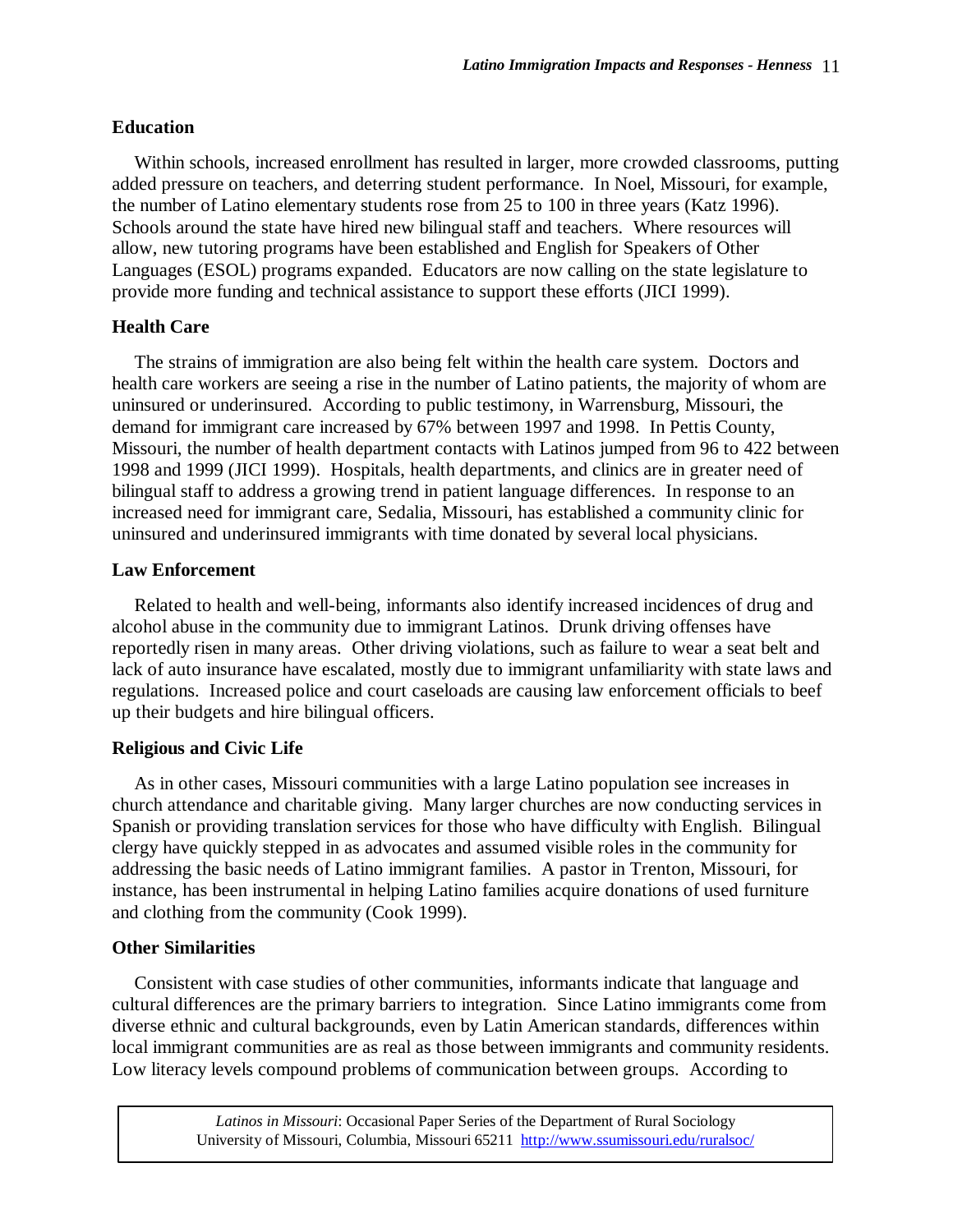informants, communication problems are encountered every day at the local utility company, the social service agency, and the grocery market.

Informants also comment on how changes associated with the arrival of meatpacking plants have caught Missouri communities by surprise. Like other cases in the Midwest, only a handful have been able to respond proactively. Sedalia has developed a multicultural forum that involves over 70 community leaders. Jefferson City organized a multicultural action team to visit Roger, Arkansas and hear firsthand from local officials and community residents about their experiences. These mechanisms have provided a way for communities to engage in critical dialogue between leaders, citizens, and the immigrant community (Wagar 1999).

Environmental problems associated with the meat processing industry are another set of issues that are not as apparent in the literature reviewed on other Midwest towns as they have been in the Missouri news media. Stream pollution, dried up wells, and even more dangerous threats to people, livestock and wildlife have been a part of the Missouri experience. The town of Dresden, for example, was forced to evacuate after an anhydrous ammonia leak at the Tyson Foods operation near Sedalia in 1999 (Leonard 1999).

Despite these problems, informants emphasize the experience of most Missouri communities with meatpacking and Latino immigrants as being short-lived but largely positive. Some public sentiments view Latino immigrants as a drain on local resources. However, townspeople have generally accepted these newcomers and have gone to great lengths to welcome families moving in. The majority of communities in Missouri have responded in ways consistent with communities elsewhere by seeking strategies of integration.

Informants do cite a need for greater awareness of immigrant issues on the part of local leaders and decision-makers. Community organizations and social service providers are closer to the needs of the people, and are viewed as vital sources of information and ideas as communities consider alternatives.

In summary, community impacts and responses to Latino immigration in Missouri parallel those in other Midwestern states with striking similarity. Especially within areas of housing, health care, education, and law enforcement, the effects that informants describe Latinos having on communities are highly similar to those in other states. For these reasons, it is concluded that the hypotheses proffered for both the first and the second research questions are correct. There are definite similarities in the way small Midwest communities have experienced and responded to meatpacking plants and Latino immigration, and the evidence gathered from Missouri communities only further validates this point.

#### **Discussion**

The discussion now turns to why these commonalities exist, and what they mean for the future of community leadership, learning, and public policy in the Midwest.

A number of reasons may be posited for why similar patterns of impact and response have occurred. Similarities are partly due to the size of the communities involved. As indicated earlier, the smaller and more isolated communities are, the more pronounced the effects of a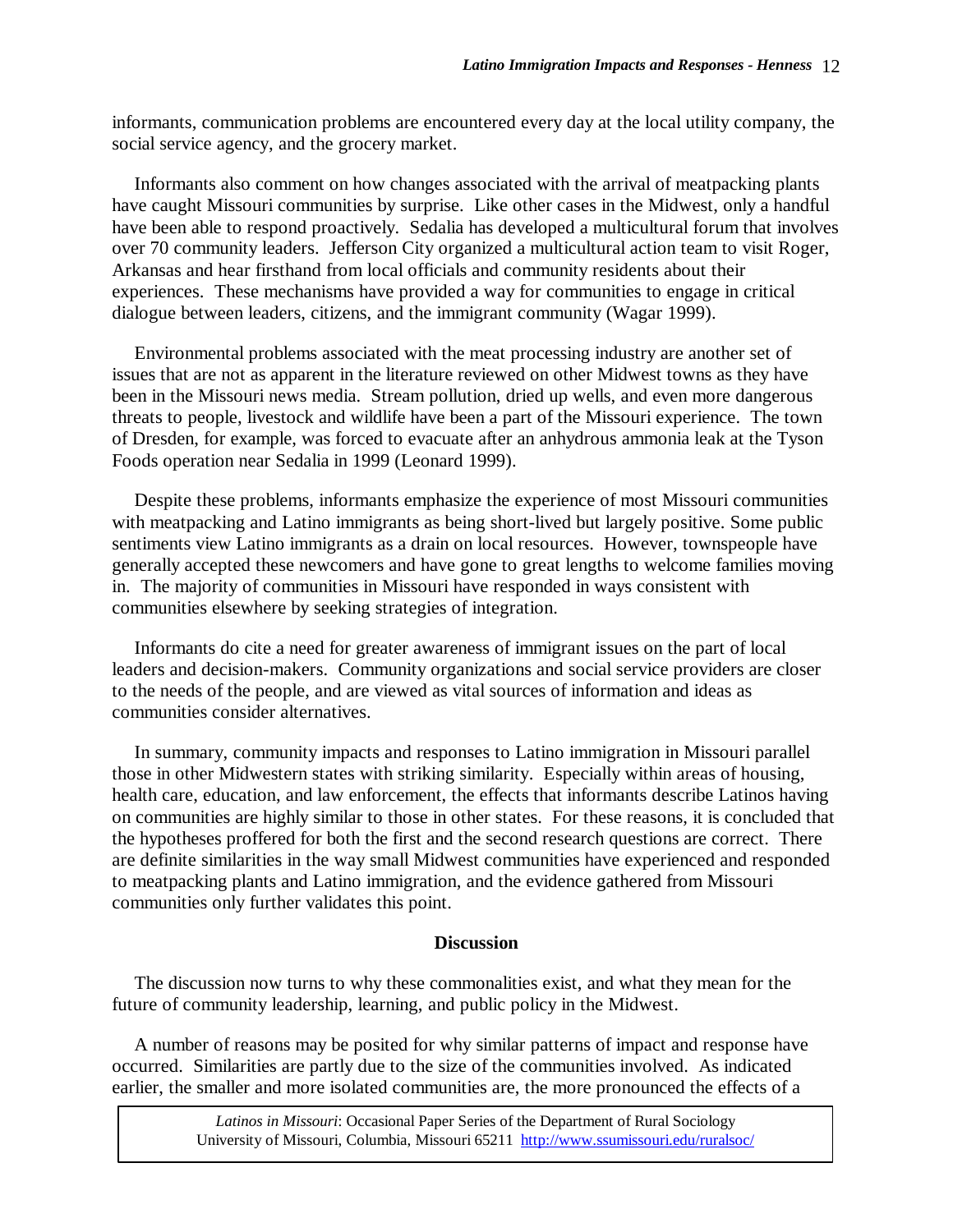large group of newcomers on the area. Likewise, the smaller the community, the fewer the options local residents have for organizing a response.

Another reason for commonality related to community size is the social organization of small communities. Small rural communities proportionally do not have the same organizational base or level of resources as metropolitan areas. Hence, communities are forced to think creatively and work collaboratively when responding to the import of newcomers.

Community background and context factors also determine much of the nature and extent of impacts and responses. The Midwest region is vastly different in its ethnicity, culture, history, economics and ecology. Yet when compared to other regions of the United States, it is largely a homogenous region. Rural Missouri, like surrounding states, is widely known for its production agriculture, which has historically been organized into small, mostly white, farming communities. Many of the communities affected by meatpacking and Latino immigration are of this tradition. Consequently, similarities between the backgrounds and contexts of the case study communities account for similar kinds of collective experiences and reactions.

Finally, as pointed out earlier, through their entire histories, many communities have not encountered an influx of newcomers who are as "different" in language, norms, and customs as Latino immigrants. The basic differences between Latinos and long-time Midwesterners virtually produce the same initial challenges everywhere. At the forefront, there is unfamiliarity, fear, and discrimination. Accepting and embracing change can be a slow process. Adjustment and integration is a longer process.

In terms of what similarities in impacts and responses mean for the future, the common experiences between Missouri communities and other Midwest examples are too significant to ignore. Correlations in experience create openings for additional learning. Researchers may choose to systematically investigate the nature and implications of social, economic, and cultural changes communities experience. Missouri policy-makers and community leaders may recognize the incentives for taking a more informed approach to public decision-making. In parts of Missouri and surrounding states, program and policy models are emerging for crosscultural learning, community collaboration, immigrant worker rights, and adult and youth leadership development. Monitoring the work of other states in these areas increases the likelihood that Missourians will replicate the successes and avoid the pitfalls encountered elsewhere. As the meat processing industry makes deeper inroads into rural Missouri, the experiences of neighboring rural states like Iowa, Kansas, Nebraska, and Arkansas will be highly instructive for public service planning and delivery.

Public policy formulation at state and local levels should begin with a thorough understanding of what viable options exist for participation in the global marketplace. Dialogue at all levels should challenge leaders and citizens to weigh the advantages and disadvantages of macro strategies, such as: 1) strengthening local communities; 2) competing globally; and 3) building a more collaborative global economy (InterAction 2001). At a micro level, dialogue should take into account what existing research has established on the integration of immigrants and their families into communities. Strategies for: 1) engaging immigrants in defining their own needs; 2) working with existing leaders within immigrant groups; and 3) incorporating solutions into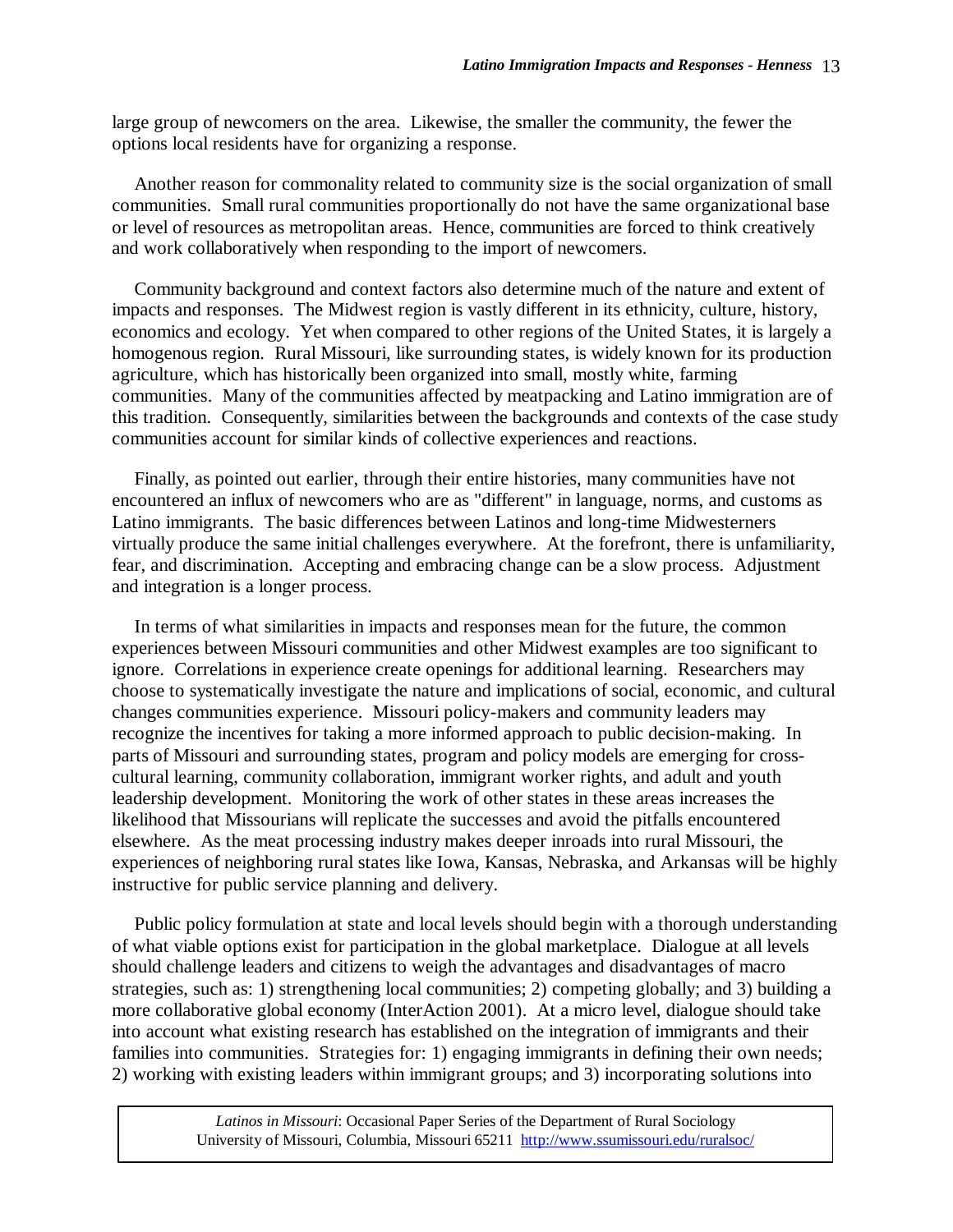existing community structures may be logical starting points (McInnis 1984). State and local leaders may find community development programs fostering leadership development, civic education, and community and economic planning to be invaluable tools in the process.

## **Conclusion**

In terms of small Midwest communities and their economic development decisions, the meat processing industry poses obvious dilemmas. Economic globalization will continue to be a source of supply and demand for immigration to the United States. Communities adopting a "strengthen local communities" approach to globalization will have to decide whether they will support the growing demand for a labor force of low-skill, low-income workers. They will have to determine whether the economic benefits to the community outweigh the social, cultural, and economic costs to immigrants and their families, and ultimately the community.

These choices also raise more fundamental questions about labor as a commodity in the world marketplace. The experience of Midwest communities with meatpacking and Latino immigration suggests that the notion of labor mobility does not mitigate the problem of poverty. In anything, it suggests that it worsens it. Coming back to Polanyi's argument, if labor mobility in a global economy simultaneously generates prosperity and poverty side-by-side, to what extent is this dichotomy acceptable, and who decides?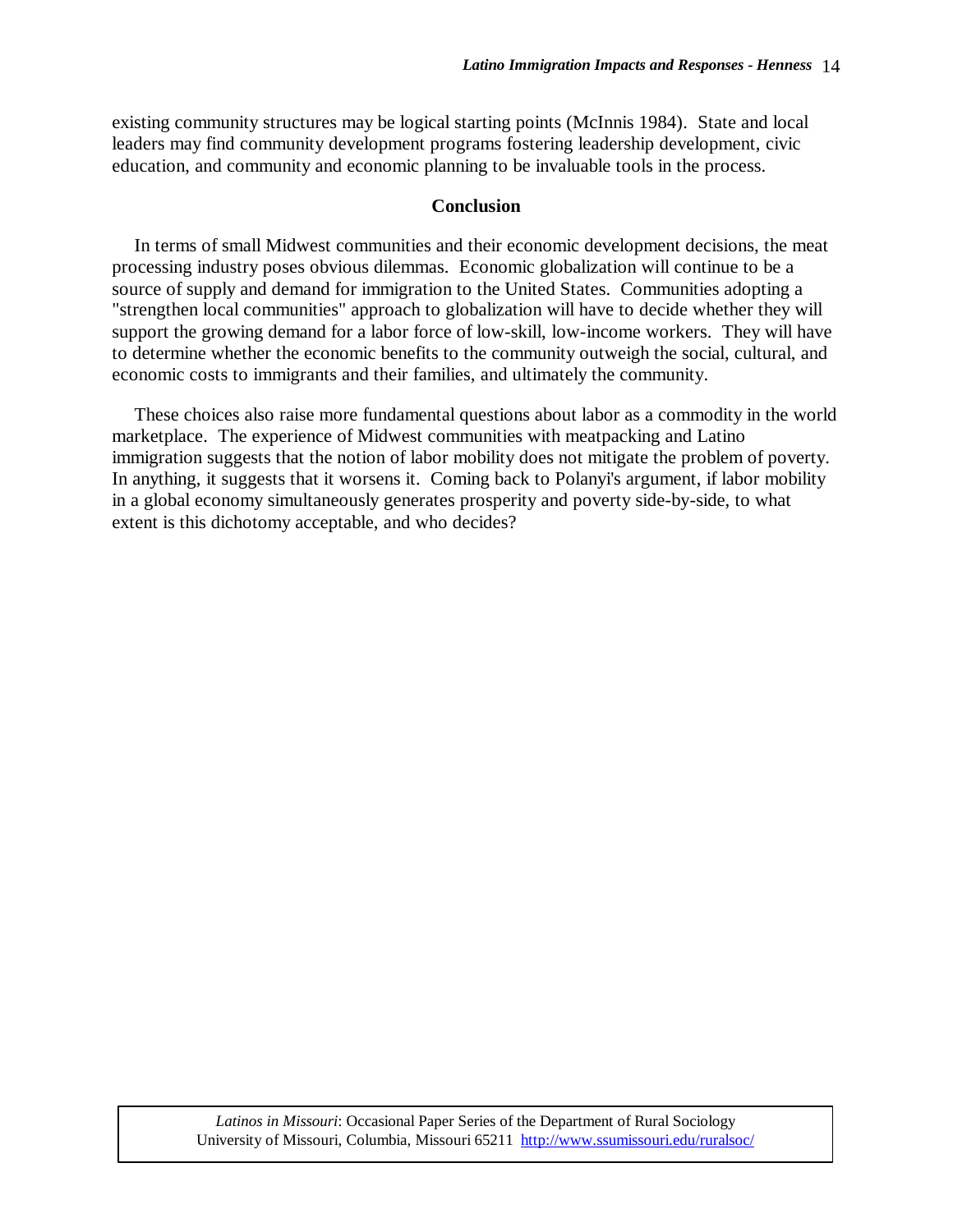## **References**

- Allenworth, Elaine M. and Refugio I. Rochin. 1998. "Ethnic Transformation in Rural California: Looking Beyond the Immigrant Farmworker." *Rural Sociology* 63(1):26-50.
- Barboza, David. 2001. "U.S. Accuses Meat Processor of Recruiting Illegal Workers." *New York Times.* Dec. 20, 2001. Online. http://www.nytimes.com/2001/12/20/national/20TYSO.html.
- Broadway, Michael J. 2000. "Planning for Change in Small Towns or Trying to Avoid the Slaughterhouse Blues*." Journal of Rural Studies* 16(1):37-46.
- Broadway, Michael J., Donald D. Stull, and Bill Podraza. 1994. "What Happens When the Meat Packers Come to Town?" *Small Town* 24(4):24-28.
- Burke, Sandra Charvat and Karen Haslett. 1996. "Latinos/as in Iowa: Voices from Local Communities." *The Rural Sociologist* 16(4):19-20.
- Carl, Traci. 1997. "Welcome in the Old West." *Columbia Daily Tribune*. July 6:1C.
- Cohen, Sharon. 1997. "Meth Madness." *Columbia Daily Tribune*. Mar. 9:1D.
- Cook, Christopher D. 1999. "Hog-Tied: Migrant workers find themselves trapped on the pork assembly line." *The Progressive.* Sept. 1999:28-32.
- Cooper, Marc. 1997. "The Heartland's Raw Deal: How Meatpacking is Creating a New Immigrant Underclass." *The Nation.* Feb. 3:11-17.
- Drabenstott, Mark, Mark Henry, and Kristin Mitchell. 1999. "Where Have All the Packing Plants Gone? The New Meat Geography in Rural America." *Federal Reserve Bank of Kansas City Economic Review.* Third Quarter 1999.
- Fults, David. 1999a. "Immigration not expected to slow soon." *Jefferson City News Tribune*. Sept. 26:1, 6.
- ---------------. 1999b. "Professor studies migration of Hispanics." *Jefferson City News Tribune*. Sept. 26:6.
- ---------------. 1999c. "Hispanic experience in Arkansas illuminating." *Jefferson City News Tribune*. Sept. 25:1, 5.
- Gouveia, Lourdes and Donald D. Stull. 1995. "Dances with Cows: Beefpacking's Impact on Garden City, Kansas and Lexington, Nebraska." In Stull, Donald D., Michael J. Broadway, and David Griffith, eds. *Any Way You Cut It: Meat Processing and Small-Town America.* Lawrence: University of Kansas Press.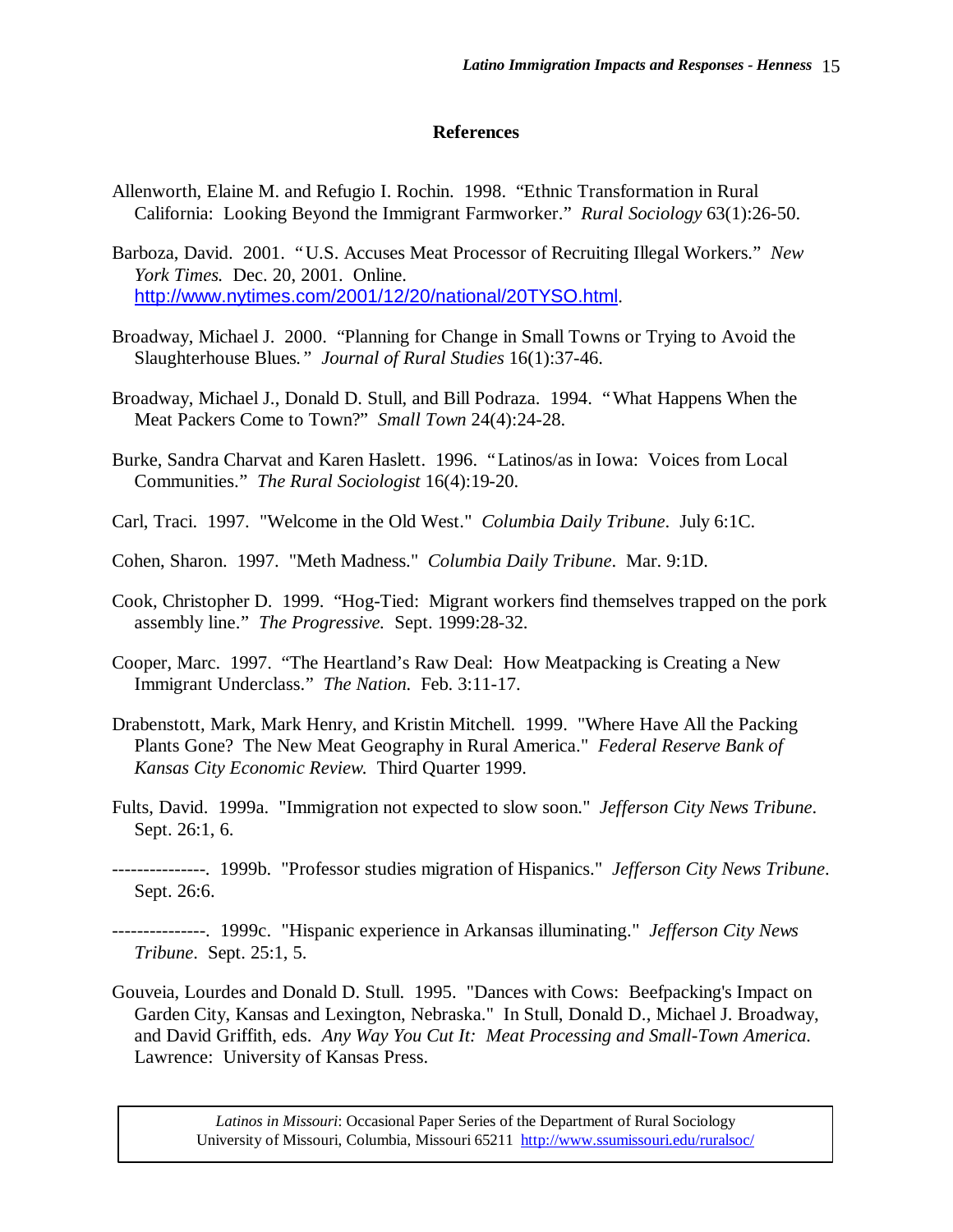- Grey, Mark A. 1995. "Pork, Poultry, and Newcomers in Storm Lake, Iowa." In Stull, Donald D., Michael J. Broadway, and David Griffith, eds. *Any Way You Cut It: Meat Processing and Small-Town America.* Lawrence: University of Kansas Press.
- Hackenberg, Robert A. and Gary Kukulka. 1995. "Industries, Immigrants, and Illness in the New Midwest." In Stull, Donald D., Michael J. Broadway, and David Griffith, eds. *Any Way You Cut It: Meat Processing and Small-Town America.* Lawrence: University of Kansas Press.
- Hedges, Stephen J., Dana Hawkins, and Penny Loeb. 1996. "The New Jungle." *U.S. News & World Report*. Sept. 23:34-45.
- Heilbroner, Robert and William Milberg. 1997. *The Making of Economic Society*. Upper Saddle River, NJ: Prentice Hall Business Publishing.
- InterAction. 2001. *Globalization: Fear or Promise? A Public Deliberation Guide.* Washington, DC: InterAction.
- Iowa Beef Packers. 1997. "IBP Statement on the '60 Minutes' story." Online. http://www.ibpinc.com/ibpnews/IBPNews.asp?date=3/10/1997&id=53&Display=Post
- Joint Interim Committee on Immigration. 1999. Missouri State Legislature. Public testimony.
- Katz, Jesse. 1996. "New Migrant Trails Take Latinos to Remote Towns." *Los Angeles Times*. Nov. 12:A1, A18-19.
- Leonard, Christopher. 1999. "Hooked on Tyson." *Columbia Daily Tribune*. Oct. 31:1D, 4D.
- Martin, Philip, Michael Fix and Ed Taylor. 1997. "Conference Studies Immigration and the Changing Face of Rural America." Summary report. Ames, IA: Iowa State University.
- McKinnis, Kathleen K. 1984. "Ethnic Minorities in Small Cities: Organizing Support Systems- -The Case of the Southeast Asians and Mutual Assistance Organizations." *The Small Town and Regional Community* 6:333-41.
- McMichael, Phillip. 1996. *Development and Social Change: A Global Perspective*. Thousand Oaks, CA: Pine Forge Press.
- North Central Regional Center for Rural Development. 1999. "NCRCRD Studies Impact of Recruiting Vertically Integrated Hog Production in Agriculturally-based Counties." *Rural Development News.* Spring 1999.
- Polanyi, Karl. 1944. *The Great Transformation*. New York: Rinehart and Company.
- Quintanilla, Carl. 1996. "Meatpackers Feel Heat from INS Probe--Immigration Agency is Targeting Illegal Workers." *The Wall Street Journal*. Sept. 27.